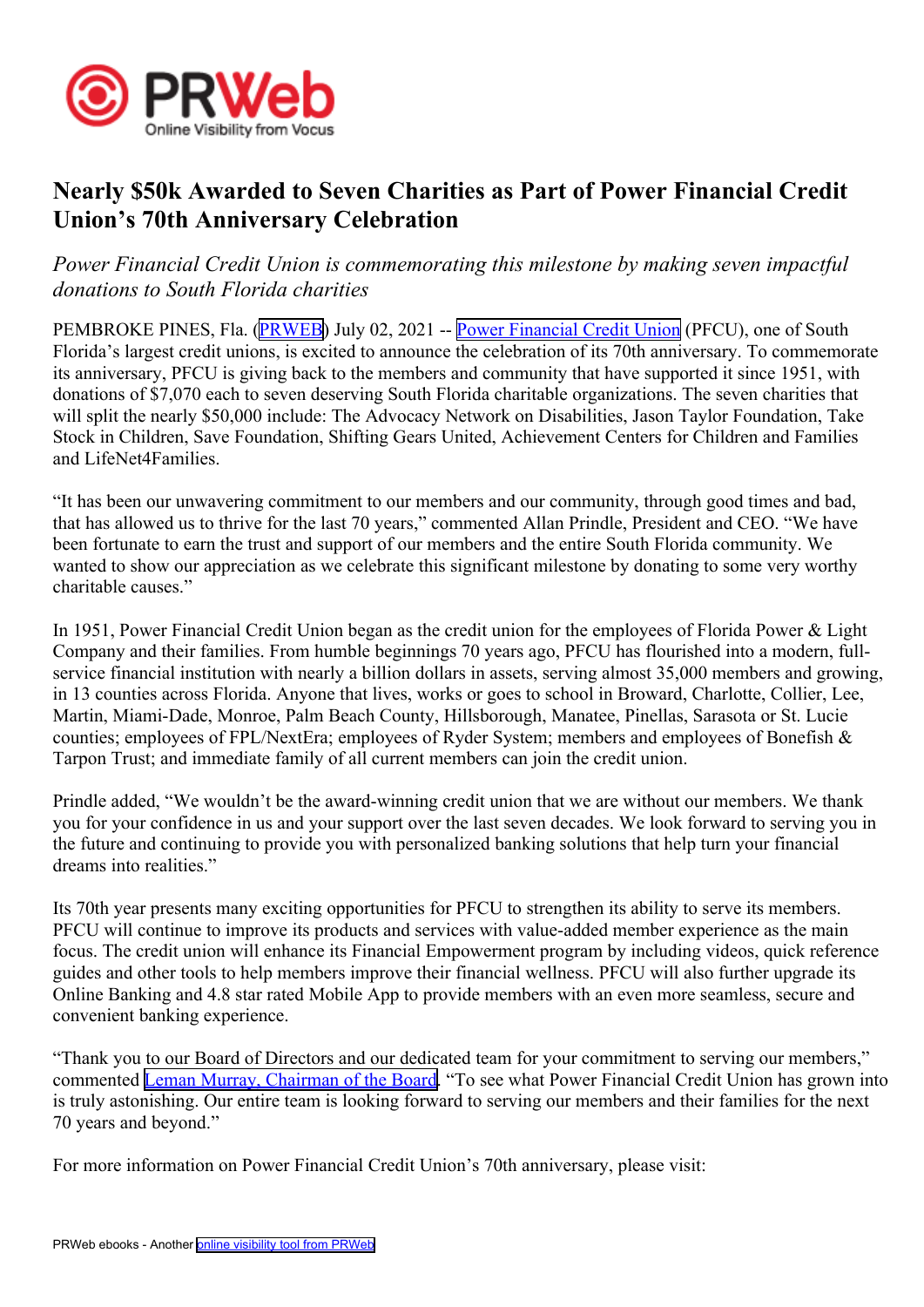

## www.power[fi.org/70years](https://www.powerfi.org/About/70years).

###

About Power Financial Credit Union

Serving the South Florida community since 1951, Power Financial Credit Union is committed to helping guide its members to better financial lives today and for generations to come. Power Financial Credit Union helps members achieve financial freedom by combining free financial education resources with <sup>a</sup> superior experience, and personalized banking solutions, many with grea<sup>t</sup> rates, low to no fees and exclusive discounts. Power Financial Credit Union's customized personal and business banking solutions including mortgages, home equity loans, checking, savings, CDs, money markets, IRAs, credit cards, auto loans, personal loans, business accounts, business loans, merchant services, payroll services, investments, and more. To learn more, please visit [www.PowerFi.org](https://www.powerfi.org/).